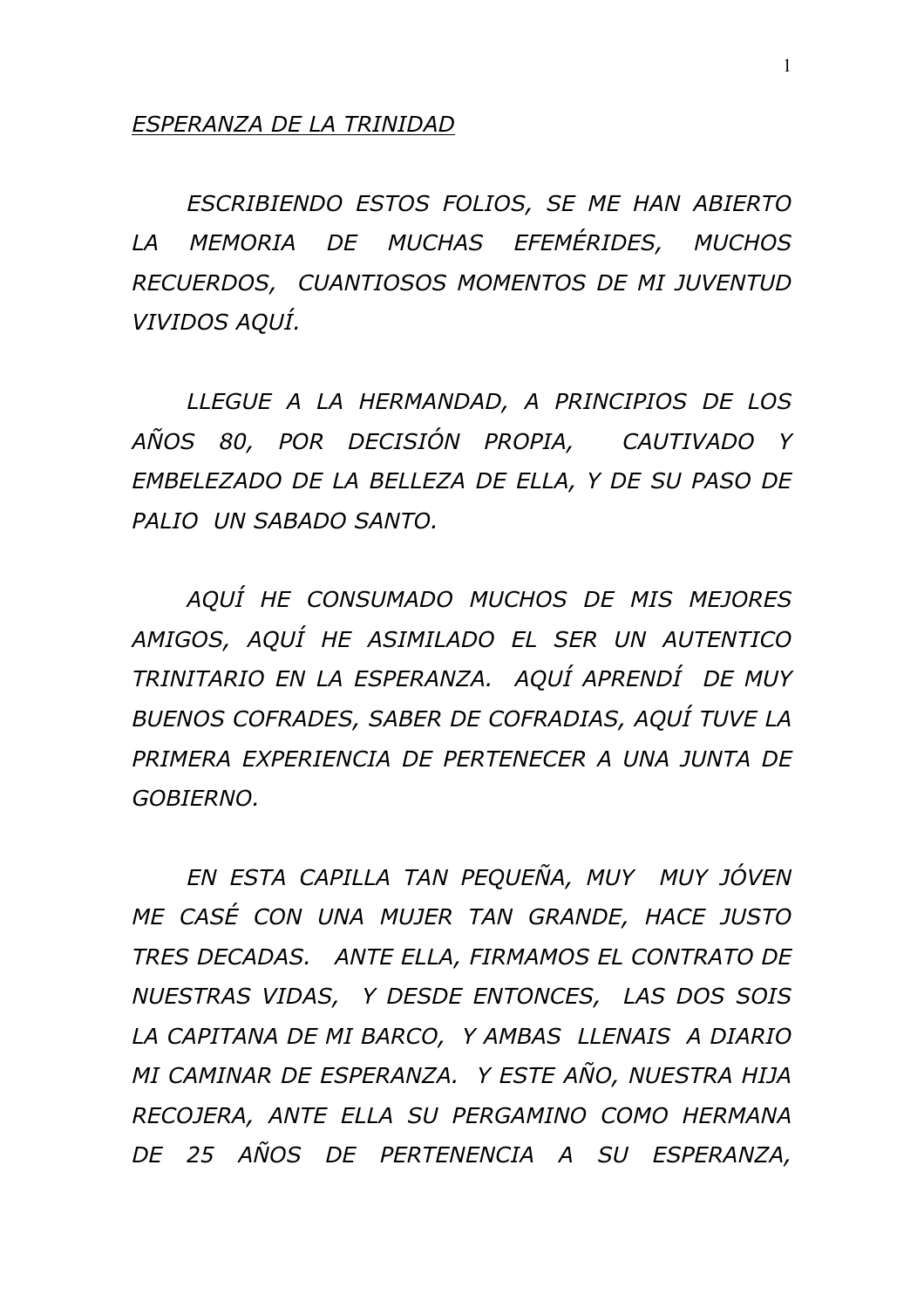*SOLICITUD QUE FUE CUMPLIMENTADA EN EL MISMO HOSPITAL LA MISMA TARDE DE SU NACIMIENTO.*

*DURANTE EL TIEMPO QUE HE ESTADO ESCRIBIENDO ESTOS TEXTOS, VARIAS HAN SIDO LAS MAÑANAS QUE EN LA INTIMIDAD HE VENIDO A VERLA, Y ME HE AGARRADO FUERTEMENTE A ESA INMENSA REJA. REZANDOLE, AGRADECIENDOLE, SUPLICÁNDOLE POR TODO Y POR TANTO. HABLÁNDOLE DE MIS SUEÑOS, MUCHOS CONSUMADOS, OTROS EN PLENA ESPERANZA.*

*TENGO LA ABSOLUTA CERTEZA QUE EN SUS MANOS SE ELABORARON Y HAN SIDO CULPABLES DE LOS LOGROS DE MI VIDA.*

*LA ESPERANZA TRINITARIA NOS PROPORCIONA ENCANTACION, RESIGNACION, DIVINIDAD SERENA, PESE A LA AFLICCIÓN QUE NOS MUESTRAN SUS LAGRIMAS. SU ROSTRO, REPRESENTA EL EZBOZO DEL COMIENZO DE UNA LEVE SONRISA, SONRISA DE LA VIRTUD MATERNAL DEL QUE ES BENDITO SU VIENTRE. ANTE ELLA, EL ALMA SE ENCONTRARA AQUIETADA Y TRANQUILA Y REPLETA DE UNA AUREOLA DE ETERNIDAD DONDE RESIDE EL GOZO Y LA ARMONÍA.*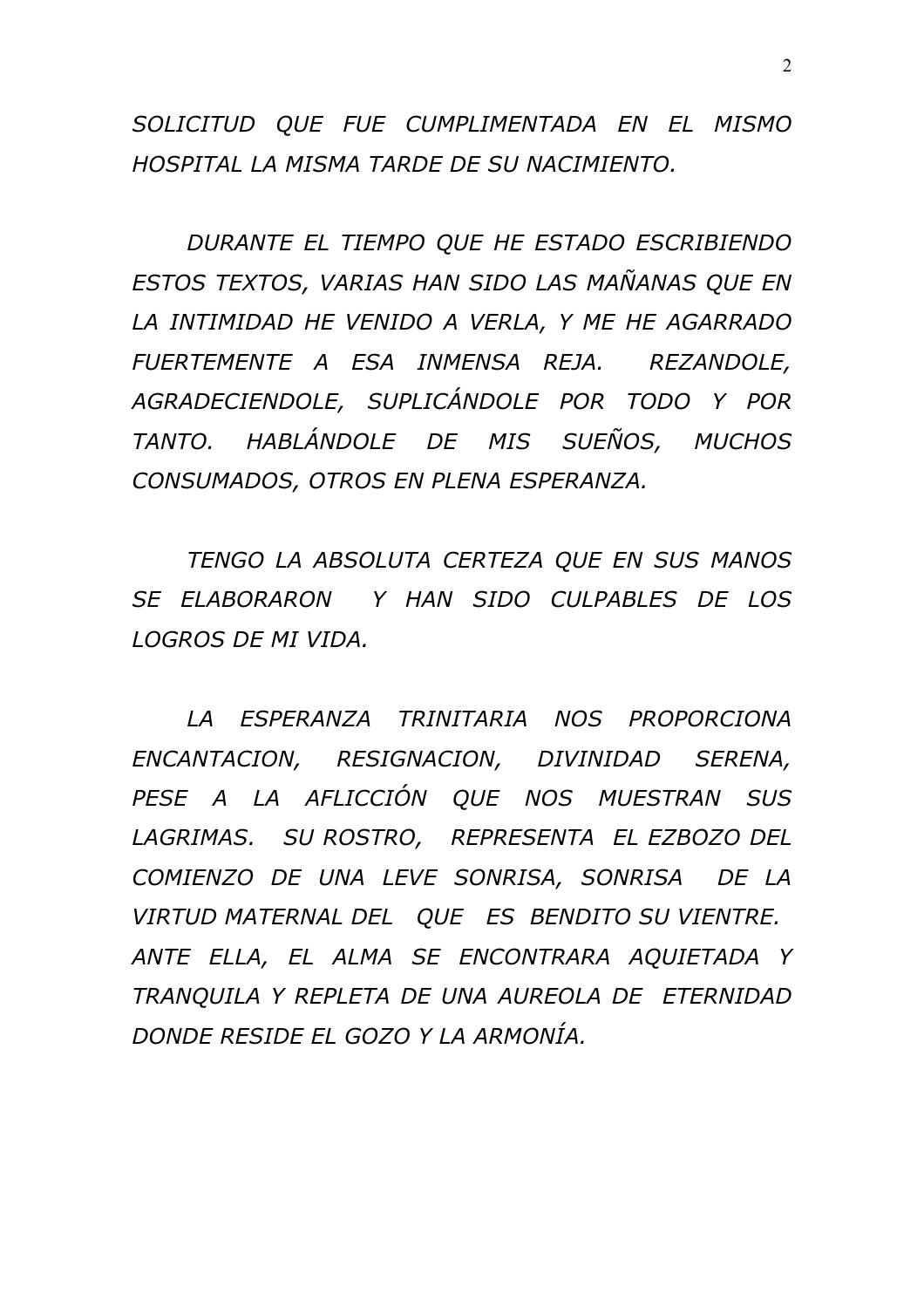*EN LA INTIMIDAD ANTE SUS PLANTAS, EN ESTA ENTRAÑABLE CAPILLA TRINITARIA QUE ELLA PRESIDE, RESOPLA UNA PAZ INDELEBLE.* 

*LA CERA ARDE LENTAMENTE MIENTRAS LE REZA,*

*LA LLAMA PARECE QUE TIEMBLA, QUE RESPIRA, QUEDANDOSE DIBUJADA EN EL AIRE. LA CERA SIGUE ILUMINANDO TENUEMENTE SU CAPILLA, ELLA OYE SU CREPITAR, COMO UN ENCENDIDO AVE MARIA. TODO ELLO EN UNA DEVOCIÓN EN SILENCIO, Y UN SUSPIRO QUE GRITA EN LAMENTOS DESDE HACE DOS SIGLOS.* 

*EN BREVE, EL PROXIMO MES DE JUNIO, SE CUMPLIRAN 200 AÑOS DE QUE EL FRAILE TRINITARIO JOSE CABELLO, TUVIESE LA MAGISTRAL IDEA DE ENCARGARLE AL INSIGNE JUAN DE ASTORGA LA ENSOÑACION Y LA TERNURA EN MODO DE IMAGEN DE NUESTRA SEÑORA DE LA ESPERANZA.*

*POR ENTONCES, SEGÚN LAS CRONICAS, TENIA SU TALLER EN LA PLANTA BAJA DE SU CASA DE LA CALLE BUSTOS TAVERA, DOS CHIQUILLOS, DOS QUERUBINES, TUVIERON EL HONOR DE VER COMO NACÍA LA CARA DE LA ESPERANZA. UNO DE ELLOS LLAMADO GABREL, SIGUIÓ LA ESTELA PROFESIONAL DE SU PADRE, EN SUS OBRAS SIEMPRE QUIZO RECREARLA.*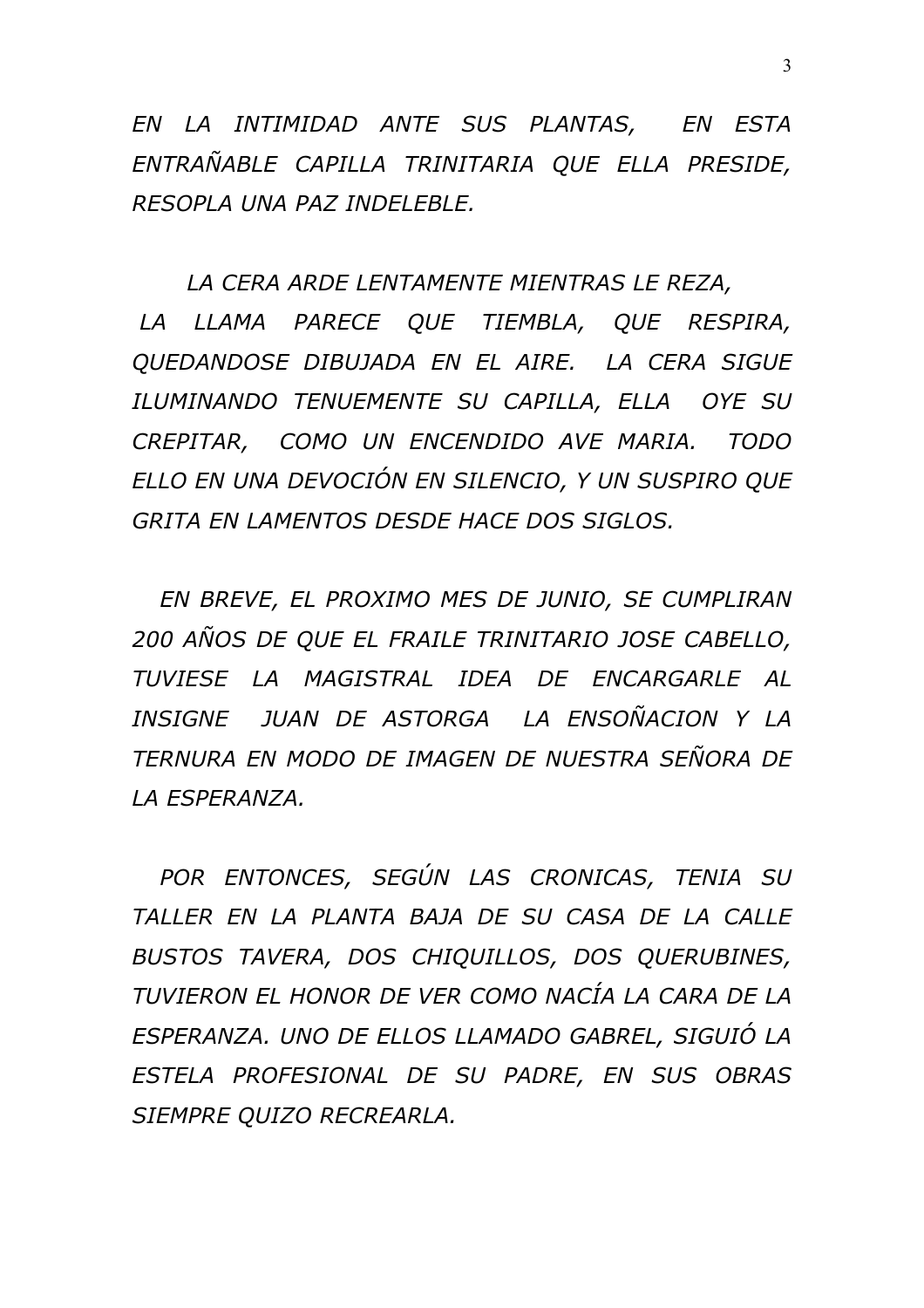*ANOCHECE, CUALQUIER TARDE DE DICIEMBRE, EN EL PASILLO DE ENTRADA DEL CORREDOR SALESIANO, DE NARANJOS VERDES DE FRUTO AMARGO Y AÚN SILENCIADO DE AZAHARES, EL SOL PIDE PERMISO PARA AGUARDARSE TRAS LA ESPADAÑA DE LA BASILICA.* 

*EN LA PLAZA, EN LA FACHADA LATERAL POR LA PEQUEÑA RENDIJA DE LAS DIMINUTAS VENTANAS DE LA CAPILLA, UNA TENUE LUZ DORADA, NOS HACE PRESAGIAR QUE EN SU INTERIOR, LEVANTAN UN ALTAR A MARIA, LIMPIAN LA PLATA, FUNDEN LA CERA, TRABAJAN SIN FIN.* 

*SU VESTIDOR Y SU CAMARERA DEL MISMO NOMBRE, ENGALANAN A LAS MAS JOVIAL PRINCESA TRINITARIA CON LA AUREOLA Y EL ESTILO QUE DEJO IMPRESA EN ELLA, ESE VESTIDOR DE ESPERANZA QUIEN FUE PACO MURILLO.*

*ALLÍ SIEMPRE ESTAN PRESENTES, ESOS ENSOÑADORES TRINITARIOS, QUE YA ESTÁN CULTIVANDO EL CIELO Y QUE TANTO ME ENSEÑARON A QUERERLA Y QUE A LO LARGO Y AMPLIO DE SUS VIDAS OFRECIERON LITERALMENTE SU ESFUERZO, SU EMPEÑO, SU ECONOMIA, SU SACRIFICIO, SU TRABAJO. FUERON*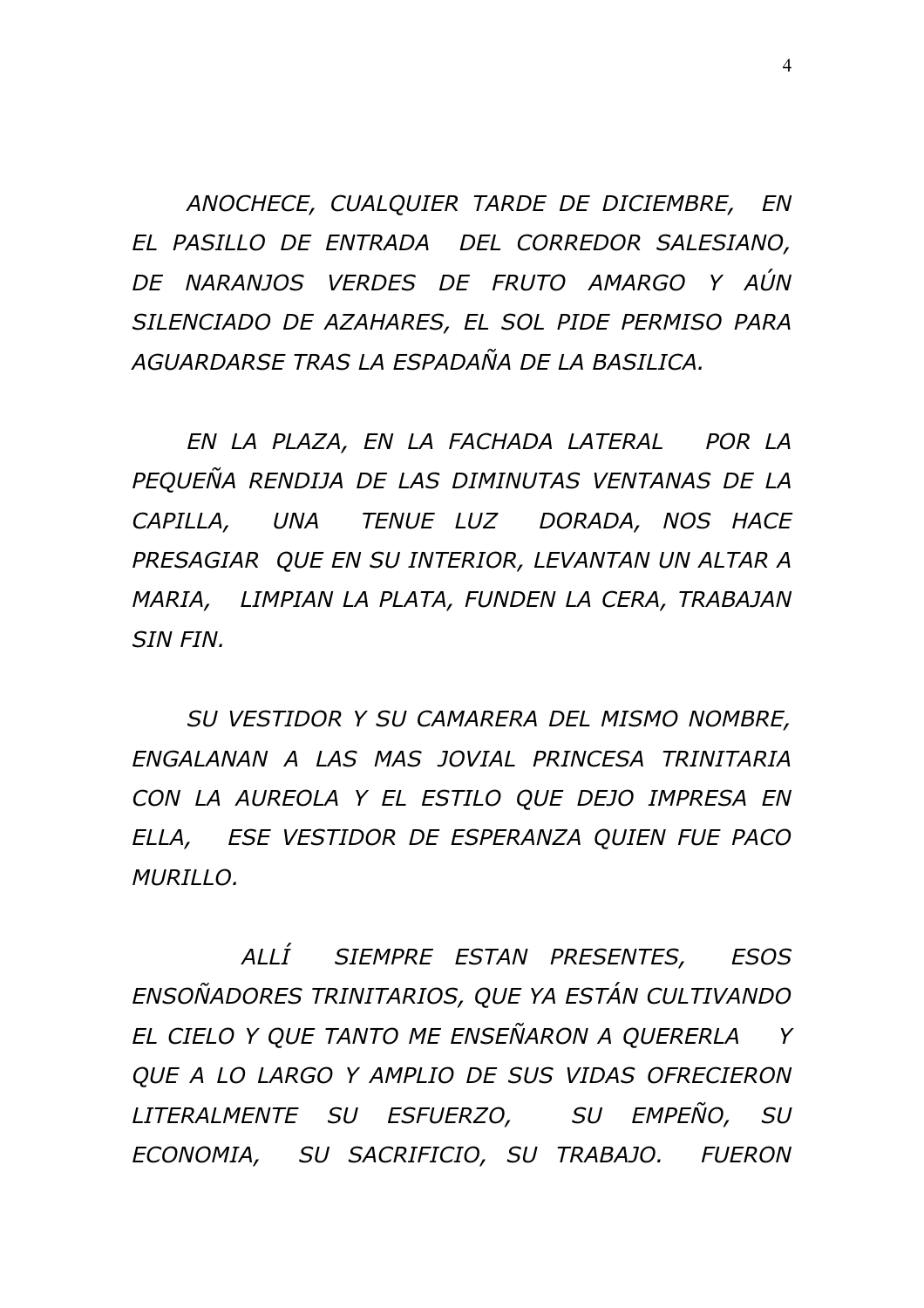*CELOSOS CUSTODIOS DE LA DEVOCION DE NUESTRA SEÑORA DE LA ESPERANZA, DERROCHANDO MUCHO COMPROMISO POR SU HERMANDAD, TRABAJO EL CUAL TENEMOS EL HONOR Y EL ORGULLO DE RECOGER Y EL COMPROMISO DE MANTENER LAS ACTUALES GENERACIONES. SIEMPRE ESTARAN PRESENTES EN NUESTRA CASA HERMANDAD, EN NUESTROS ACTOS, EN NUESTROS CULTOS, EN NUESTRA CAPILLA, DONDE SE LES DIJO EL ULTIMO ADIOS.*

 *CUENTAME MADRE, COMO ES CADA DÍA EN EL CIELO, CON TUS HIJOS TRINITARIO, YA LO TIENES CONTIGO, QUE TE HA DICHO PEPE AL VERTE, YA ESTAN LOS CONSUEGROS JUNTOS. CUENTAME MADRE, COMO ES LA TERTULIA, COMO SON LOS CABILDOS?*

*QUE TE DICEN LOS TRES ÚLTIMOS HORTELANOS, QUE TANTO SEMBRARON EN TU HUERTO TRINITARIO, JUAN GONZALEZ, LUIS RUBIO Y JACINTO DIANEZ. SI TE QUERIAN EN LA TIERRA, COMO NO SERA EN LA GLORIA.*

*Y SU ANGELITO ALEJANDRO, SIEMPRE APRENDIENDO DE ELLOS, JUANI ORGANIZANDO, CRESI OBEDECIENDO, PEDRO LIMPIANDO Y RIÑENDO, Y DIEGO FORMANDO LOS TRAMOS DE LOS TRINITARIOS DEL CIELO…*

*QUE BONITO TIENE QUE SER EL CIELO EN TRINITARIO, CON DIOS PADRE, DIOS HIJO Y EL ESPIRITU SANTO, Y ELLA SIEMPRE DISTRIBUYENDO ESE DONAIRE CON SUS MANOS DE MEDIADORA UNIVERSAL. COMPARTIENDO SU*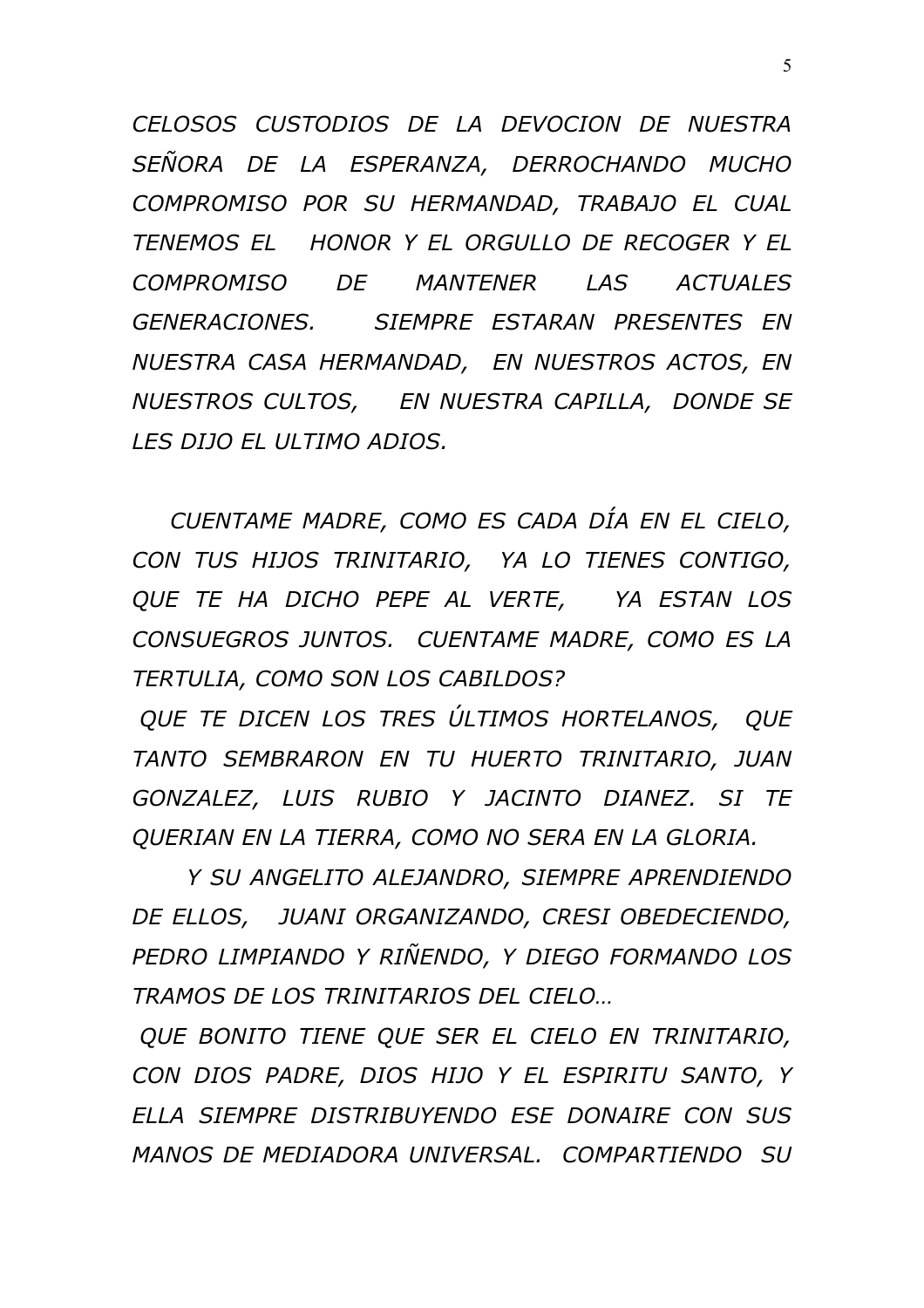*AROMA CELESTIAL.*

*PORQUE LA VIRGEN TIENE AROMAS A CLAVELLINAS RECIÉN CORTADAS DE LOS BALCONES DE LA CALLE SOL Y ENLADRILLADA.*

*UN ARROYO DE DEVOCIÓN, DE HOMBRES SANTOS A SUS ESPALDAS LA AMPARAN.*

*ELLA, LLEVA EL SOL EN SU CARA PORQUE SU ARRABAL LA ILUMINA Y LA RESGUARDA,*

*ELLA ESTA ENLADRILLADA E IMPREGNADA HASTA LA MEDULA DE LA DEVOCION DE SU BARRIO,*

*Y CUANDO VIENES POR ESA CALLE, TÚ SOMBRA SOBRESALE, POR ESO, AQUELLO DE, VIENE POR CALLE SOL Y POR CALLE SOL NO CABE.*

*FLORES ROZANDO LAS PAREDES, BAMBALINAS ACARICIANDO EL AIRE REJAS QUE SUEÑAN ACERCARSE,*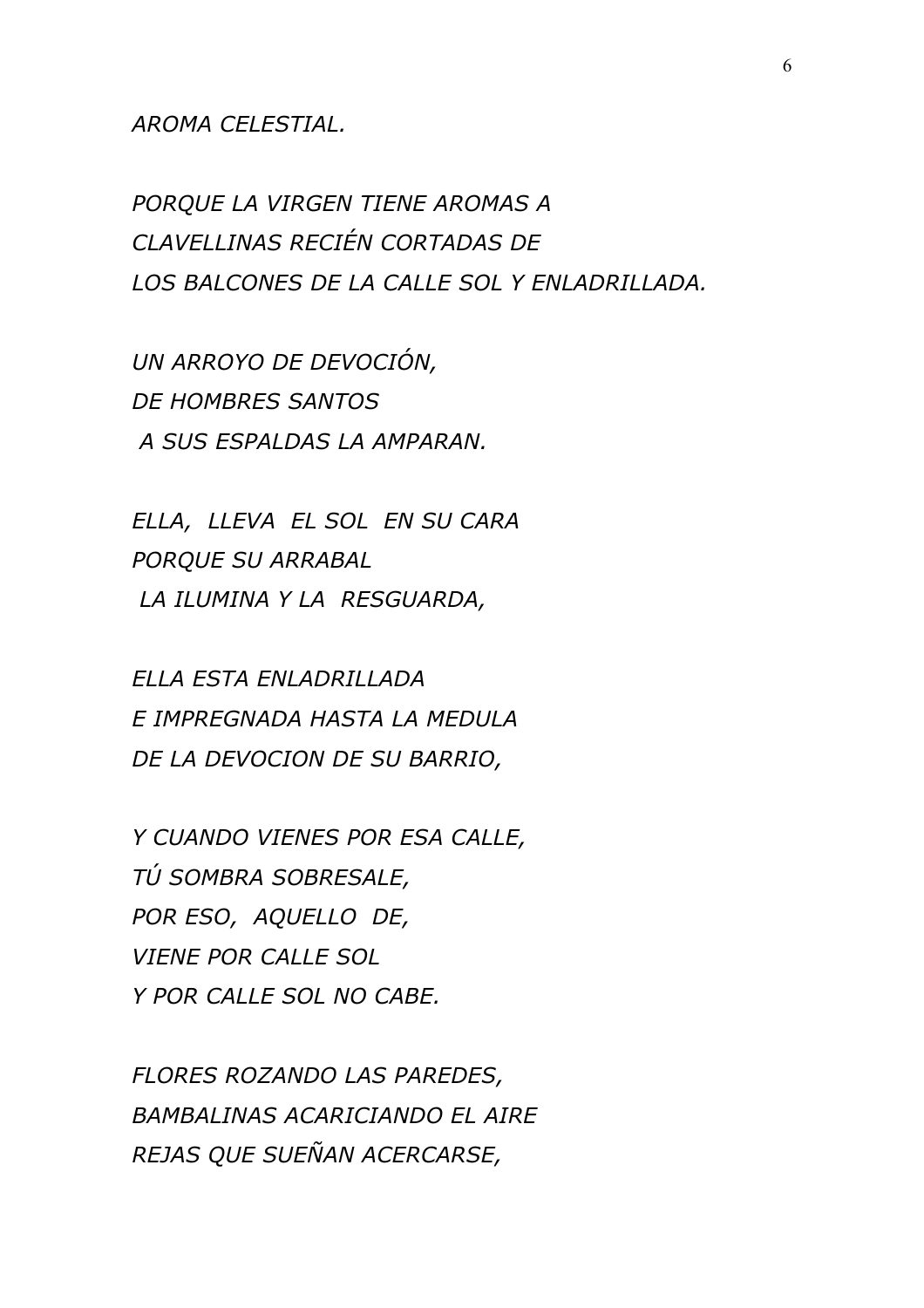*ANGELITOS MARINEANDO POR TUS VARALES, DEVOCIONES MARIANAS EN TUS RESPIRADEROS REZÁNDOTE,* 

*FACHADAS INERTES QUE COBRAN VIDA, NUBES QUE SE ASOMAN COBIJANDOTE DESDE LOS BALCONES ROGATIVAS Y ORACIONES,*

*LAS ESPADAÑAS SE INCLINA BUSCÁNDOTE, Y LAS PAREDES SE ESTRECHAN, Y LOS CORAZONES SE ENSANCHAN, Y LOS GRITOS NO CESAN EN EL FERVOR DE TRINITARIOS Y SALESIANOS DE TODAS LAS ÉPOCAS QUE CADA SABADO SANTO A SU BARRIO DE LA TRINIDAD REGRESAN.*

*MUY CERCA DE AQUÍ, EN TU MISMO BARRIO, EN LA CALLE SANTA LUCIA, Y CUANDO TÚ, ESPERANZA, TAN SOLO TENIAS 26 AÑOS DE VIDA, NACIO A TU AMPARO, SOR ANGELA DE LA CRUZ. SU PADRE, TRABAJO UN TIEMPO, EN ÉSTE ENTONCES CONVENTO TRINITARIO, Y DE HECHO FUE BAUTIZADA CON EL NOMBRE DE MARÍA DE LOS ÁNGELES DE LA SANTÍSIMA TRINIDAD, AHÍ QUEDA ESA REMINISCENCIA. CUANTO*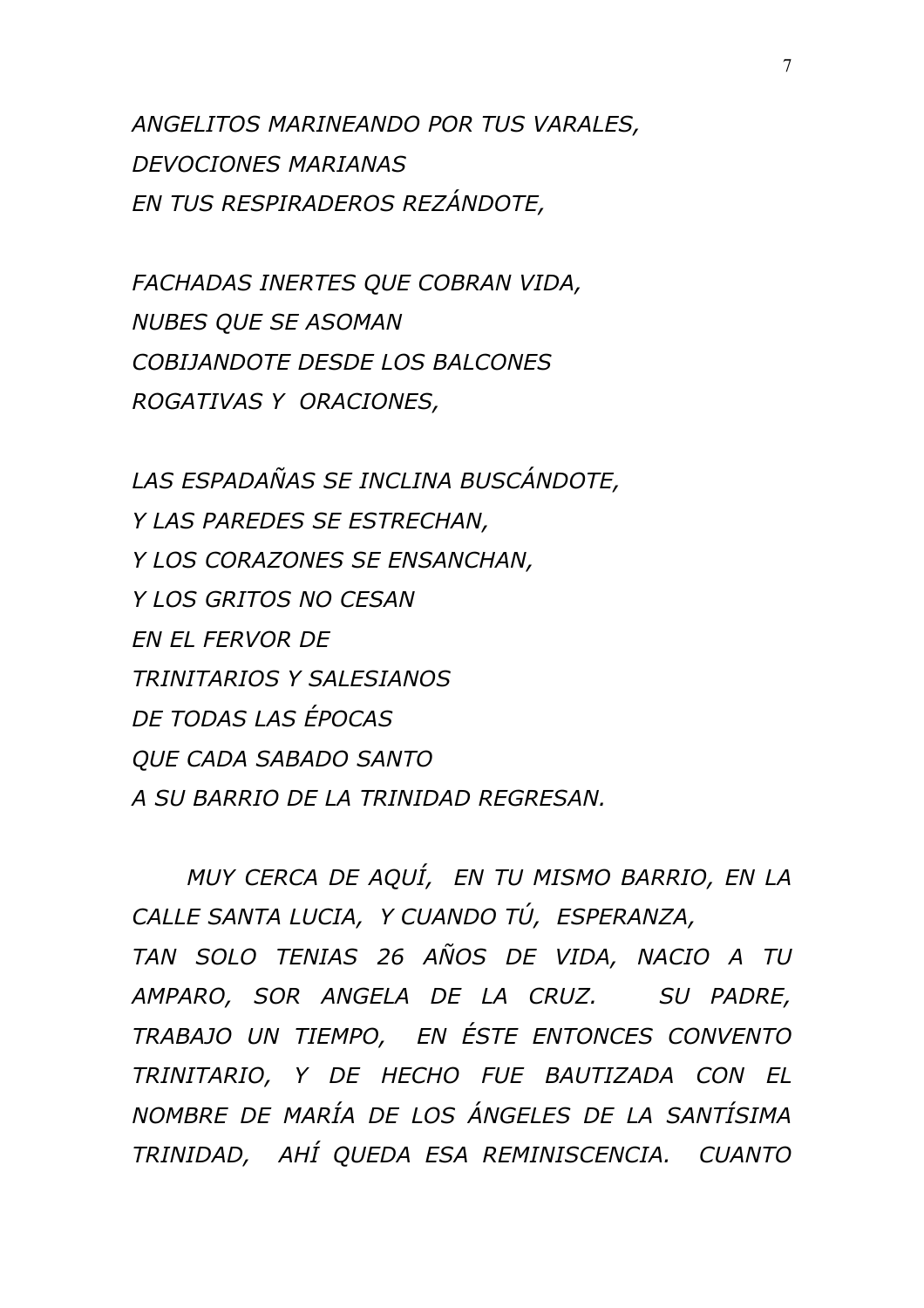*SABRAS TÚ, ESPERANZA DE SANTA ANGELA. CUANTAS VECES DE NIÑA NO ABRIA VENIDO A VISITARTE DE LA MANO DE SU PADRE Y REZARTE EN TU CAPILLA.*

*TU HIJO CUANDO NAZCA, EL PRÓXIMO MIERCOLES DE CENIZA, EN SOLEMNE VIACRUCIS LA VISITARA EN SU CASA NATAL. RECIBIENDO ESOS CANTOS CELESTIALES DE ESAS REVERENDAS HIJAS DE SANTA ANGELA.*

*ESPERANZA, ENSÉÑANOS TU NOMBRE ALUMBRANOS CON TU LÚZ AL IGUAL QUE SANTA ANGELA DE LA CRUZ PARA QUE NADIE SE ASOMBRE CUANDO TÚ DES A LÚZ DE VER CAMINAR A UN HOMBRE CON TANTAS LLAGAS EN SU CRUZ.*

*ELLA, AUNQUE NO LO PERCIBAMOS, LLORA CON NOSOTROS Y NOSOTROS CON ELLA. NOS ESCUCHA Y NOS BENDICE. ELLA SUFRE CON LAS HERIDAS Y LAS RENCILLAS DE SUS HIJOS SUPLICANDO QUE OJALA ALGÚN DÍA TENGAN FIN, YA QUE ELLA LAS SUFRES COMO UNA VERDADERA MADRE.*

*PORQUE EN LAS HERMANDADES SE HACEN AMIGOS PARA TODA LA VIDA, COMO VERDADERAS FAMILIAS, Y*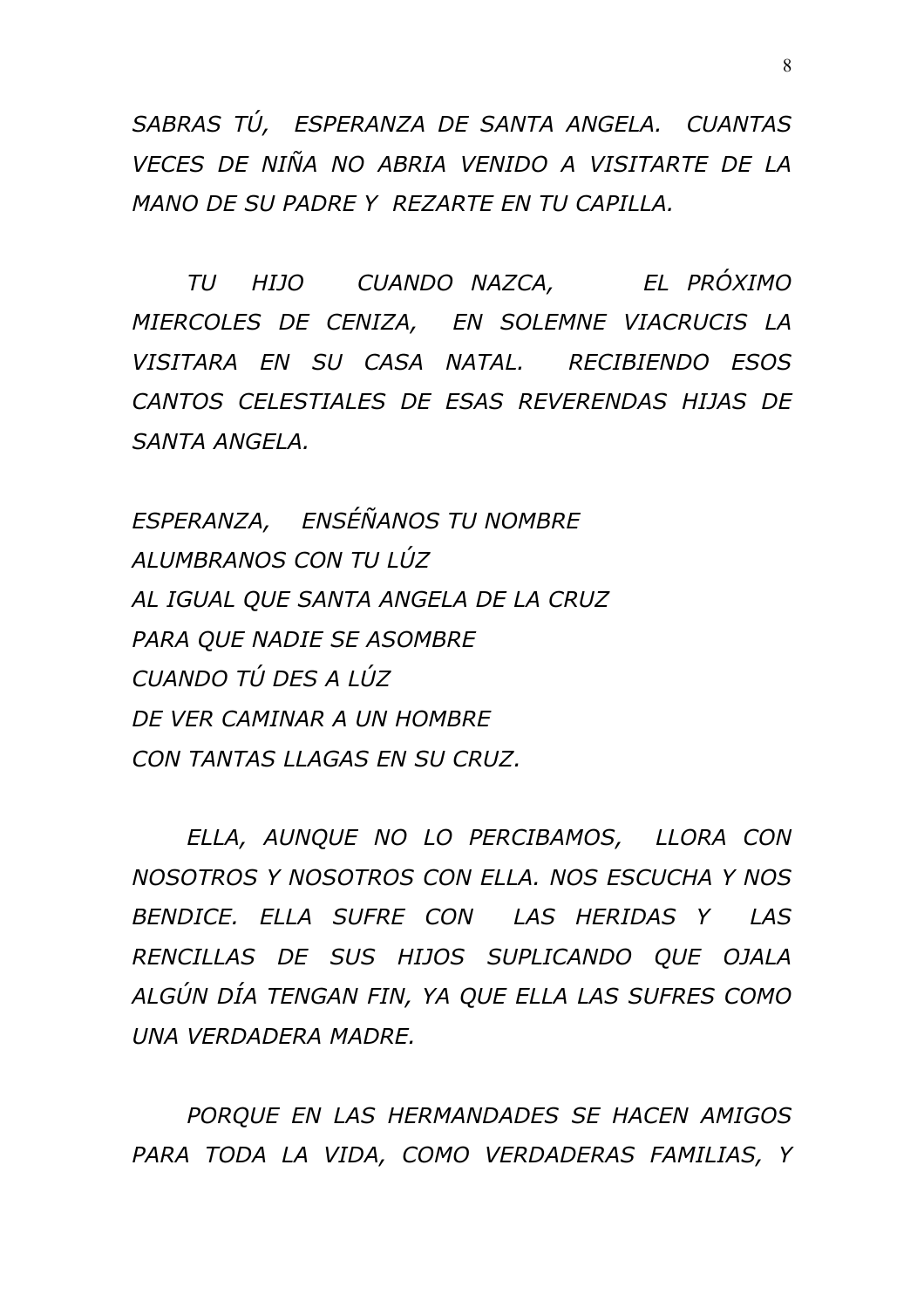*TAMBIEN SE HACEN ENEMIGOS PARA SIEMPRE, SIEMPRE ESTA LA ESPERANZA, LA ESPERANZA DE LOS HOMBRES Y LA ESPERANZA DE LOS SENTIDOS, Y LA ESPERANZA DE LA RECONCILIACION.*

*UN DÍA, LA SANTISIMA TRINIDAD SE REUNIÓ EN EL CIELO Y ENTRE TODAS LAS MOZUELAS, A UNA, ENTRE LAS QUE TENIAN MAS CERCA LA QUISIERON HACER BENDITA, LA HICIERON VIRGEN Y LA BAJARON A SEVILLA.*

> *Y FUISTE CONCEBIDA SIN MANCHA DE PECADO Y POR ELLO TE HICIERON MADRE DE LA ESPERA*

*TU NOMBRE ES CRISOL DE LA BELLEZA, TU NOMBRE ES EL CUMPLIMIENTO DE LA PROMESA, TU NOMBRE ES UN ROSARIO CON EL QUE, EL MISMO DIOS REZA.*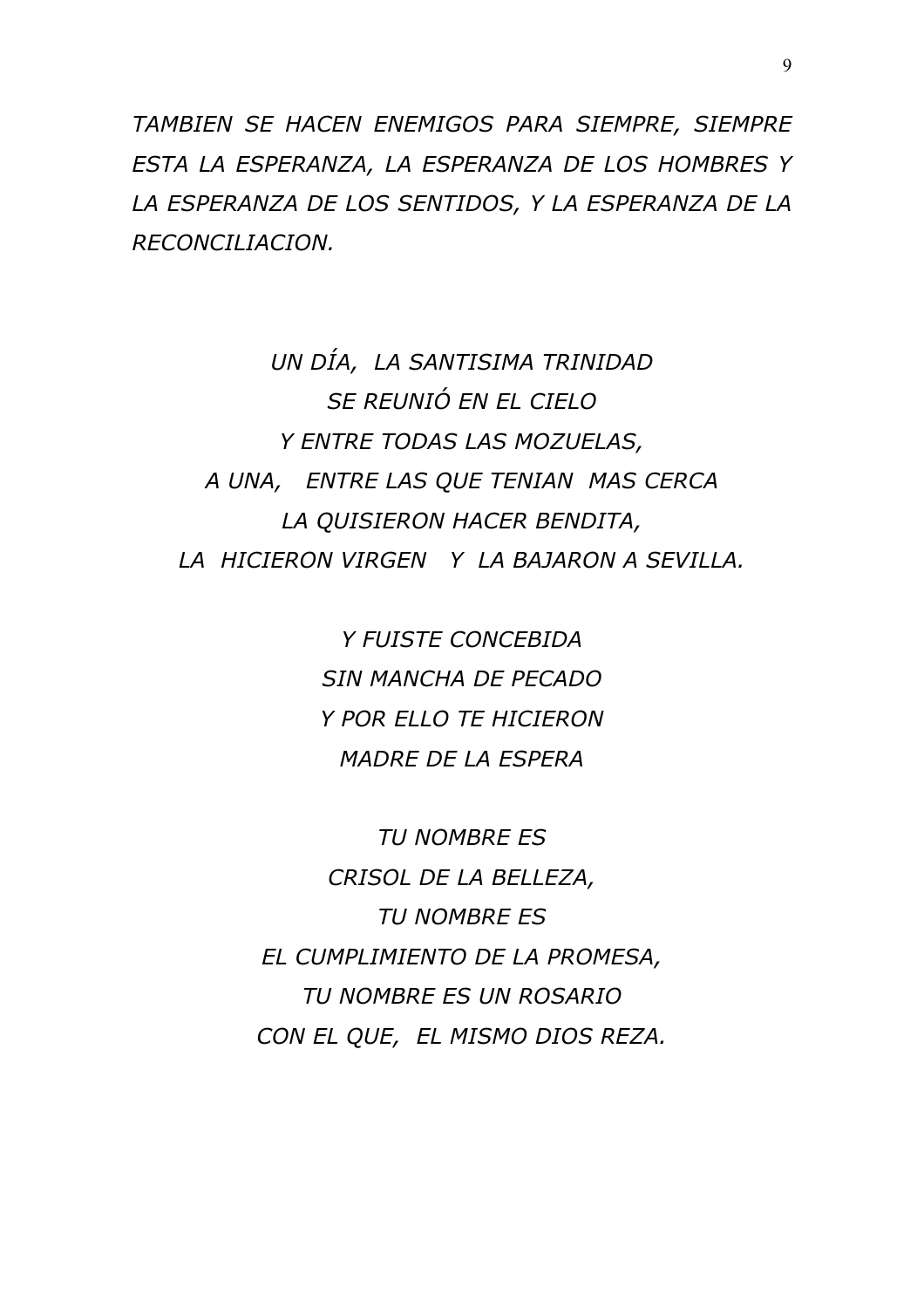*TU NOMBRE TIENE OCHO LETRAS TU NOMBRE ES CONCORDIA, ES AVENENCIA TU NOMBRE ES EXPECTACION TU NOMBRE ES NOCHE BUENA TU NOMBRE ES ALEGRÍA PORQUE TU NOMBRE NO TIENE PENAS.*

*TU NOMBRE ES ESTANDARTE DE AMOR Y TORRE DE FORTALEZA. TU NOMBRE ES CERA ENCENDIDA DEL ENJAMBRE DE MÁS PUREZA.*

*TU NOMBRE ES EL QUE PRONUNCIO CUANDO MI ALMA ESTA ADVERSA.*

*TU NOMBRE ES UN BARRIO, ES PUERTA OSARIO ES RONDA, ES CALLE SOL TU NOMBRE ES DEVOCIÓN TU NOMBRE ES LA DULCE ESPERA.*

*TU NOMBRE ES NOMBRE DE MADRE E SIEMPRE POR SUS HIJOS ESTA ALERTA. TU NOMBRE ES CONVENTO TRINITARIO TU NOMBRE ES PASO DE PALIO*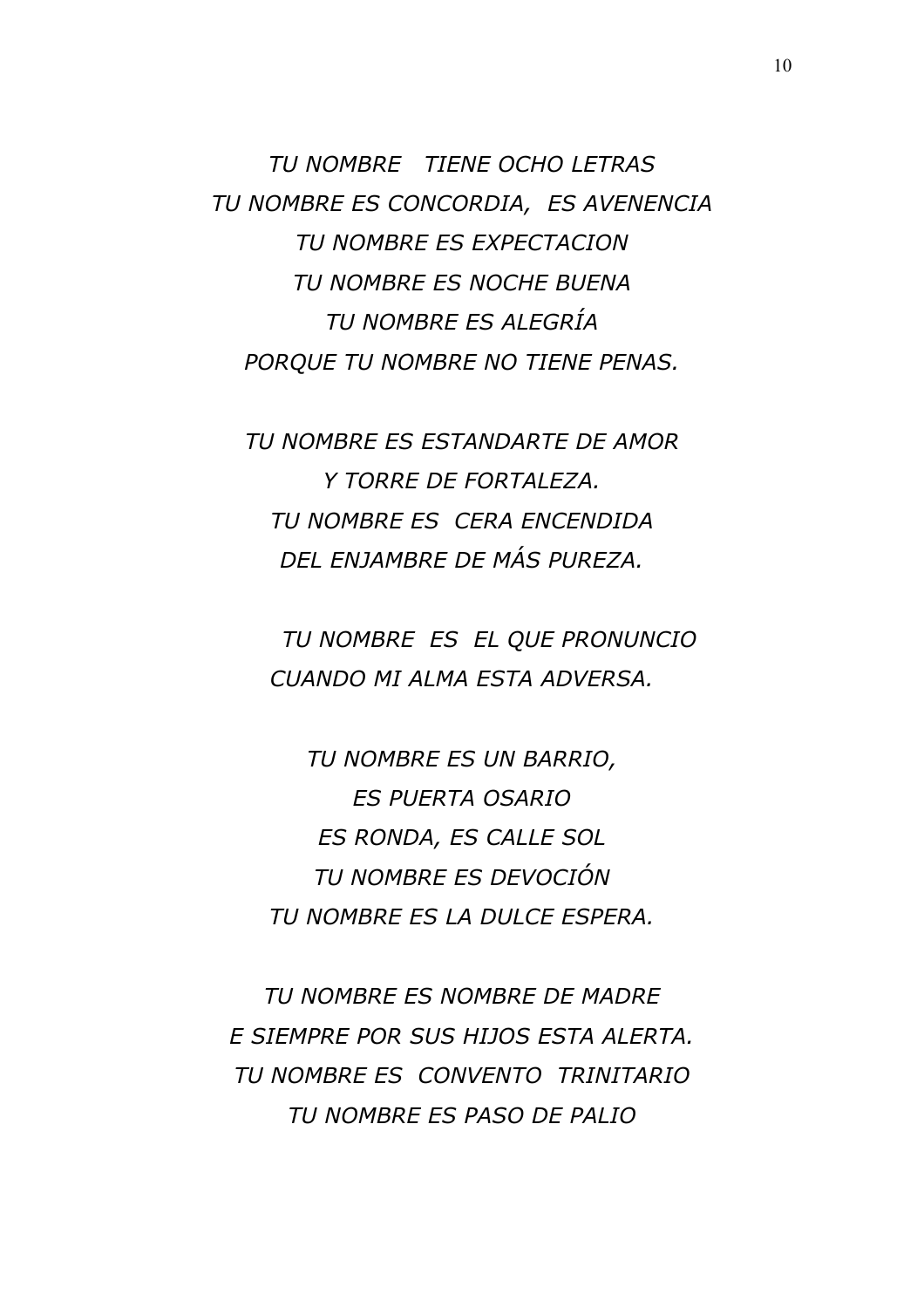*TU PALIO ES UN RELICARIO ES UN MUSEO DE SECO VELASCO*

*TU NOMBRE LO ENVUELVE EL TERCIOPELO BORDADO DE ESPERANZA ELENA CARO TU NOMBRE...... CUANTO ENCIERRA*

*TU NOMBRE ES BICENTENARIO ES OBRA CUMBRE JUAN DE ASTORGA ES CAJA DE PANDORA QUE HASTA EL ALMA ENAMORA PORQUE IMPRESIONA TU PRESENCIA,*

*Y AL VERTE SE OYEN LOS SUSPIROS QUE EL AIRE A TI TE LLEVA, Y QUE EL AIRE QUE NO TE TOQUE PORQUE ERES TAN DELICADA Y TAN TIERNA.*

*ERES EL RESPLANDOR DE LA DEVOCIÓN SALIDA DESDE LO MÁS ADENTRO, ERES LA EXHALACIÓN DE CERCA, ERES LA VENTANA DE NUESTROS CREDOS ERES, DE LAS LUCES, LA MÁS BELLA QUE IRRADIAN MIS OJOS AL VERTE QUE HACE MI ALMA HIERBA*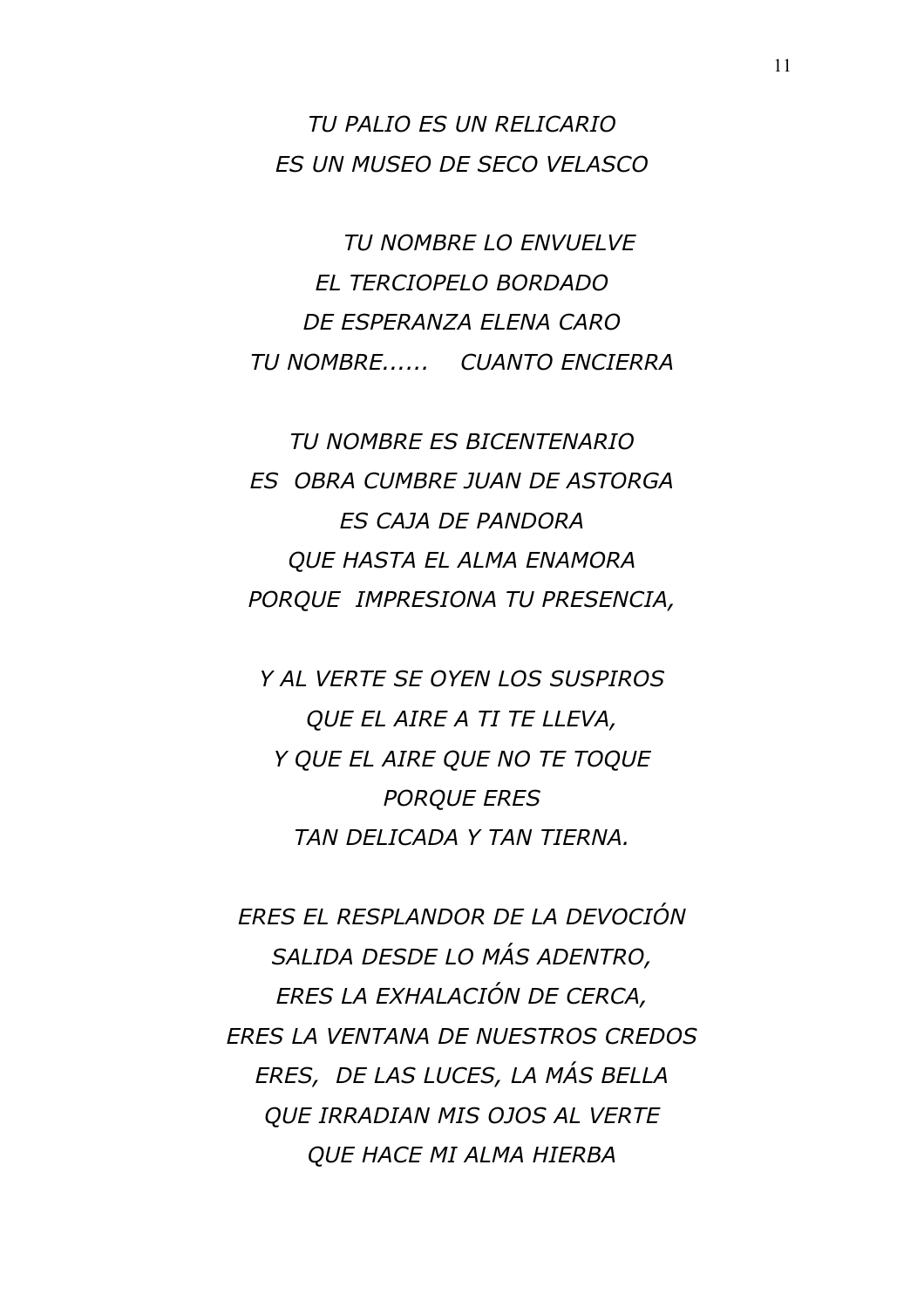*AL VER EN EL AIRE PRESO TU BELLA FIGURA EGREGIA.*

*ERES LA DEVOCION, LA ETERNA REALEZA LA ADMIRACIÓN Y EL REZO.*

*Y TE DOY TODO MI CARIÑO QUE MI ALMA ENCIERRA Y AHORA YA ME EXPLICO PORQUE DIOS CONSAGRO A TU DIVINA E INMACULADA BELLEZA.*

*POR TU SANTIDAD PORQUE ERES DIVINA Y ERES PERFECTA. Y PORQUE ERES ESPEJO DE LA FIDELIDAD*

*Y AHORA YA ME EXPLICO PORQUE FUISTE LA ELEGIDA POR DIOS ENTRE TODAS LAS MUJERES ETERNAS,*

*POR OSTENTAR TANTA FRATERNIDAD, TE COLMO DE VIRTUD MATERNAL Y PORQUE EL QUISO QUE TÚ FUERAS TU NOMBRE, LA FE, Y LA CARIDAD*